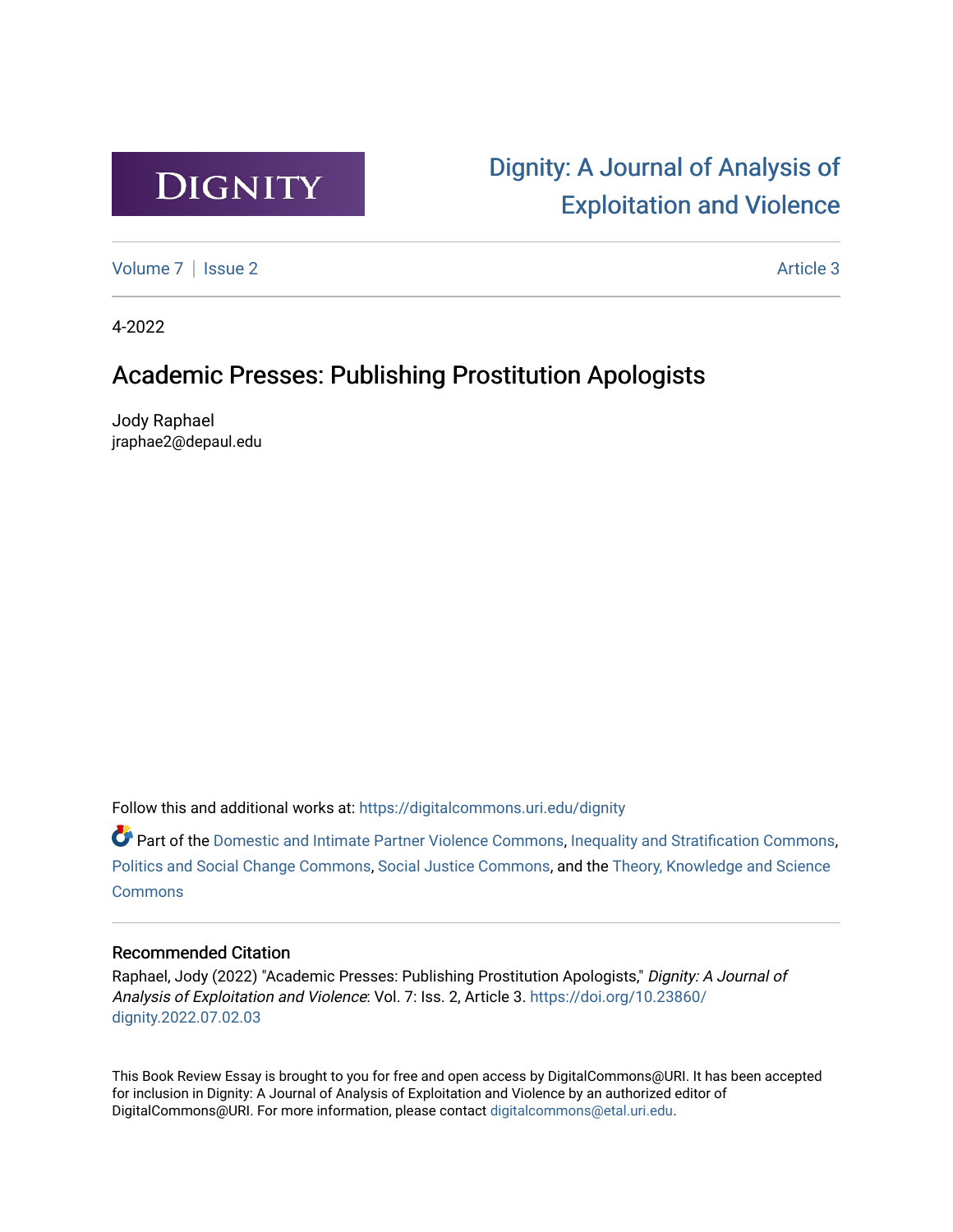## Academic Presses: Publishing Prostitution Apologists

## **Abstract**

In the past few five years, academic presses are publishing books advocating the decriminalization of prostitution, the policy prescription buttressed by attempts to minimize the harm of the sex trade industry as well as sex-trafficking. This review essay explores the presses' eager embracing of this approach, the reasons for it, and the effects of their publications on violence against women. These include the silencing of survivors' voices, and the drying up of violence research as academics pursue topics of interest to publishers, as opposed to exploring the lives of women.

## Keywords

academic press, decriminalization, prostitution, sex positivity, carceral state, sex work, publisher

## Creative Commons License



This work is licensed under a [Creative Commons Attribution-Noncommercial-No Derivative Works 4.0](https://creativecommons.org/licenses/by-nc-nd/4.0/) [License](https://creativecommons.org/licenses/by-nc-nd/4.0/).

## Acknowledgements

The author thanks editor-in-chief of Dignity, Donna Hughes, for obtaining the books under review, and for her helpful editing of this book review essay. She also thanks Jeanne Sarson and Linda MacDonald for sharing their experiences with her.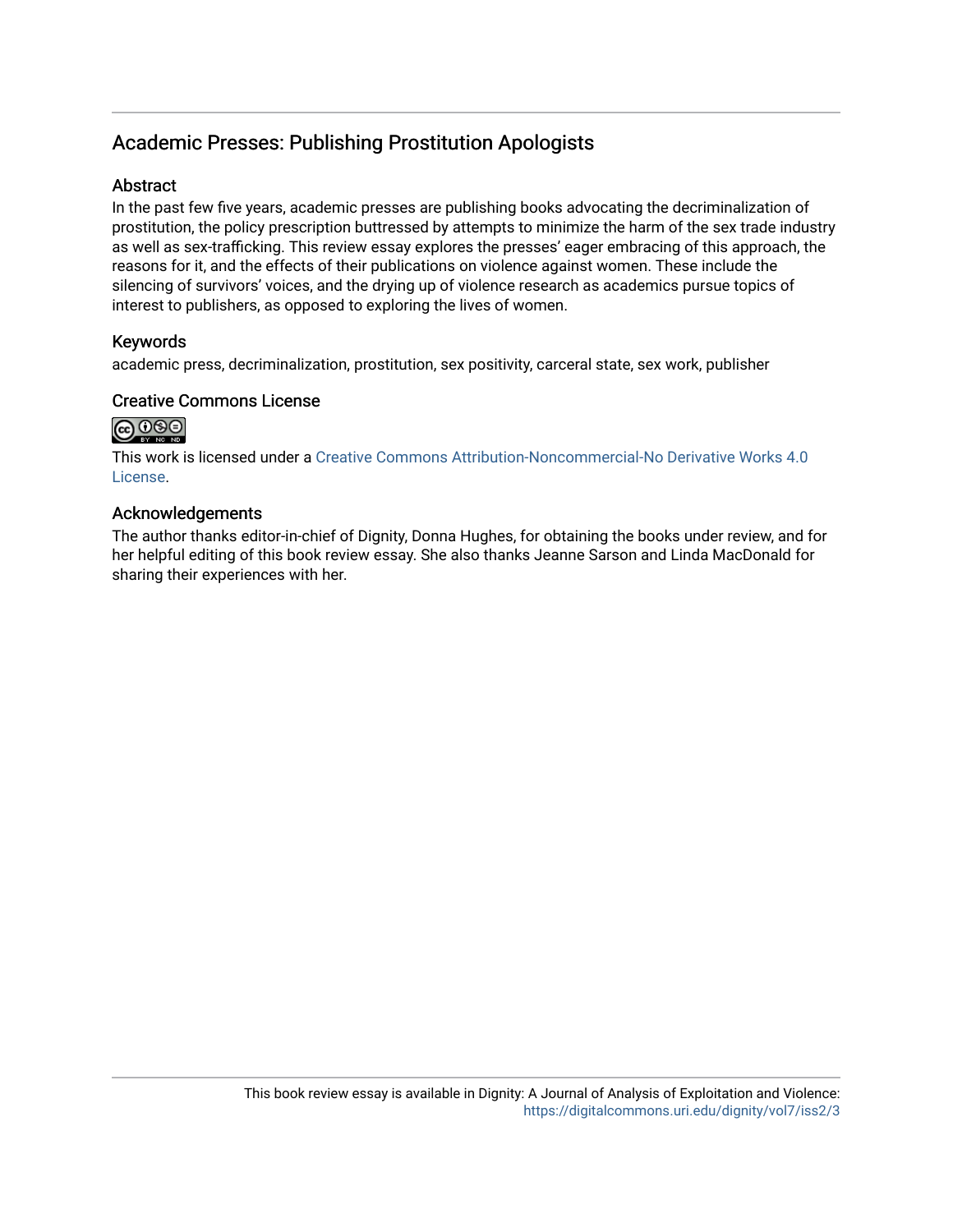

A JOURNAL OF ANALYSIS<br>OFEXPLOITATION AND VIOLENCE

Volume 7, Issue 2, Article 3, 2022 https://doi.org/10.23860/dignity.2022.07.02.03

## **A BOOK REVIEW ESSAY**

## **ACADEMIC PRESSES: PUBLISHING PROSTITUTION APOLOGISTS**

#### **Jody Raphael**

*DePaul University School of Law (emerita)*

#### **ABSTRACT**

In the past few five years, academic presses are publishing books advocating the decriminalization of prostitution, the policy prescription buttressed by attempts to minimize the harm of the sex trade industry as well as sex-trafficking. This review essay explores the presses' eager embracing of this approach, the reasons for it, and the effects of their publications on violence against women. These include the silencing of survivors' voices, and the drying up of violence research as academics pursue topics of interest to publishers, as opposed to exploring the lives of women.

#### **KEYWORDS**

academic press, decriminalization, prostitution, sex positivity, carceral state, sex work, publisher

EVERAL YEARS AGO, I HAD A CONTRACT from an academic publisher for a work that SEVERAL YEARS AGO, I HAD A CONTRACT from an academic publisher for a work that Sprovided the accounts of numerous individuals who were survivors of acquaintance rape. To my astonishment, when I submitted the manuscript, both the editor and the peer reviewer found the real accounts of rape survivors I interviewed to be "too sensational." How can what really happened be "too sensational?" Does that mean not believable? Clearly, there was an inability to accept the reality contained in my manuscript. Quickly, I withdrew it before the press rejected it.

Several years later I heard of the difficulties two Canadians, Jeanne Sarson and Linda MacDonald, had in obtaining a publisher for a book that told the stories of child victims whose parents made money off them in the commercial sex trade. I contacted the two authors, who informed me via e-mail of the publisher responses. Although two presses said the manuscript was "compelling," neither was interested in publishing it, without giving a reason for the turn-down. One of the presses has a board comprised of a few people well-known for their support of "sex work" in their province. Another publisher with a radical feminist bent, known for work on the harms of prostitution, deemed the manuscript "too brutal" and "excruciating," and promoting it would be a "nightmare." The publisher said it had tried with a difficult manuscript before but had to cancel the publishing. Was the press anticipating nasty blowback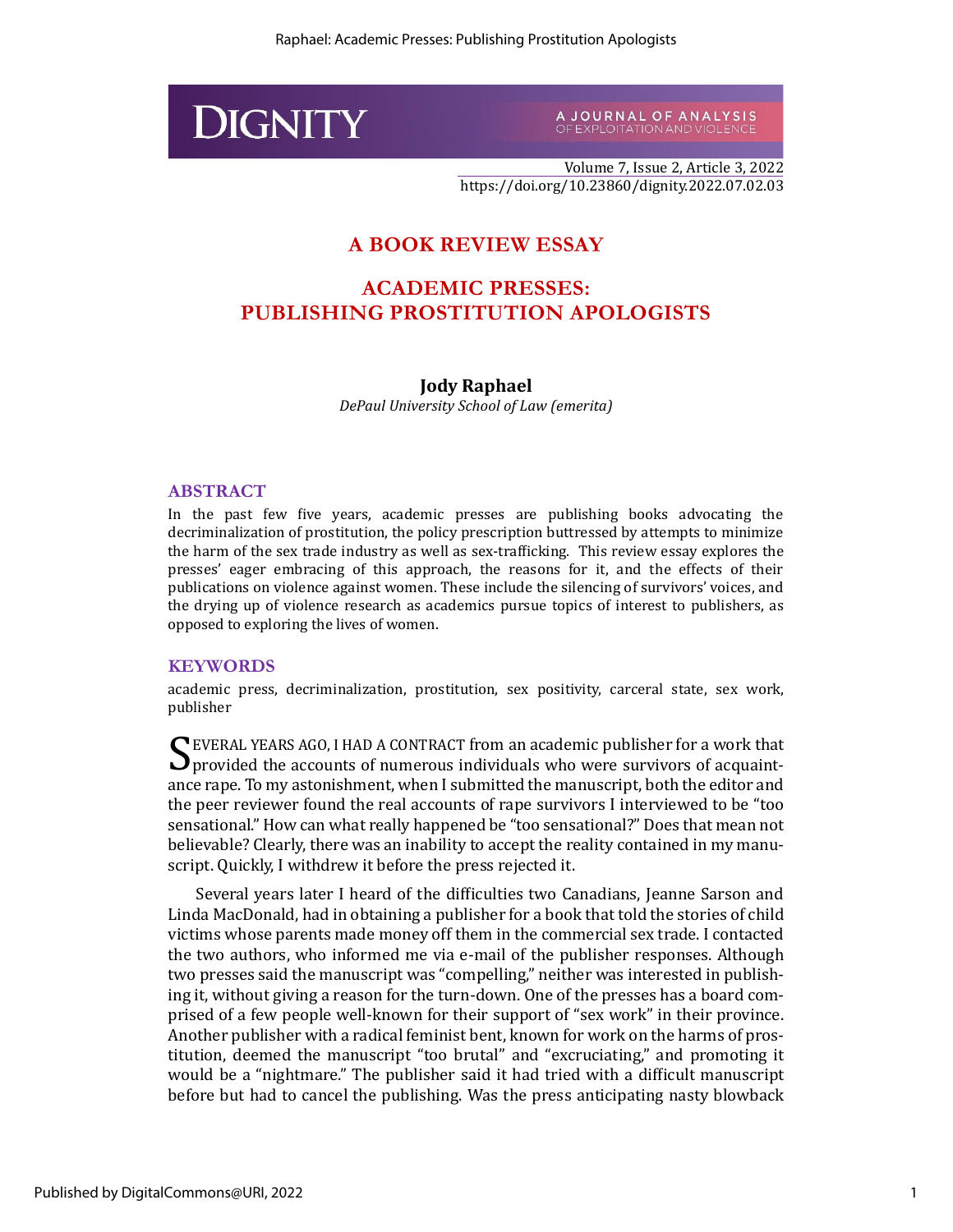from pro-prostitution or libertarian forces? Last year, the authors had to self-publish their book *Women Unsilenced: Our Refusal to Let Torturer-Traffickers Win* (2021).

I decided to sample some books from academic and feminist/radical presses in the United States on prostitution and sex trafficking. This article takes a look at some recent works on the sex trade industry published by these entities between 2016 and 2021. This is not a formal research project, nor is it a survey of the entire field of academic presses, but an examination of a number of recent books from prominent academic publishers. My findings, shared here, give much food for thought about current barriers facing violence researchers today.

In my analysis I asked what the world view was of the academics, and how the authors employed data or facts to back up their positions. Did they use any data? Did the authors properly interpret the selected data? Did they cherry-pick data? Did they attempt to ignore data by labeling it as "fake news," and how often did they use less than acceptable definitions, enabling them to discount data?

After reviewing a number of recent books from prominent academic presses, I found that their authors employed two distinct approaches, with some works combining both. For clarity, in this review article I will discuss them separately.

The first is the idea that prostitution is all about sex. They think those wishing to abolish prostitution are waging a war against sexual freedom, in favor of more conventional family structures, and must be pushed back as a result. A second group of authors agrees that prostitution abolitionists are against sexual freedom, but they emphasize the role of the "carceral state," which employs harsh criminal justice responses to regulate sex in society. This focus on the evils of the state's regulation of sex through the criminal justice system certainly resonates today with Black Lives Matter advocates in the wake of the murder of George Floyd in Minneapolis back in 2020. To a person these authors reviewed here and embraced by academic presses advocate for the complete decriminalization of the sex trade industry, without regard to the ramifications for individuals and communities affected by this policy. Some of the authors seem oblivious to any harm inflicted by the sex trade, but more often they blithely minimize it, usually without any reference to data or statistics. Often, they acknowledge the data, but discount it, calling it "fake news." Inventing new definitions for common terms is another tactic, a practice of totalitarian dictators, which also minimizes the prevalence of harm. This manipulation of facts is startling for academic publications.

#### **THE WAR ON SEX**

For convenience I will refer to the pro-sex position that prostitution is all about sexual freedom contained in these books as "sex-positivism," which I define as a belief that all consensual sexual activities are fundamentally healthy and pleasurable, and no moral distinctions among types of activities or choices should be made. Sex-positivity supporters in academia are finding an enthusiastic audience from academic presses. Duke University's compendium of articles (2017) called *The War on Sex*, edited by David M. Halperin and Trevor Hoppe, can serve as a primer for the approach. Although the editors do not deny that sex can be a vehicle for very serious harm and admit that "sexual freedom is not a license to abuse others" (p. 4), nonetheless they persist in declaring that sexual abuse is but a pretext for legislating against sex in general, a war against disapproved sex, sex that is "admittedly unsavory, disgusting, or selfish" (p. 4). With this statement the authors seem to imply that what you and I might call sexual abuse is really just disgusting sex, a definition that a pornographer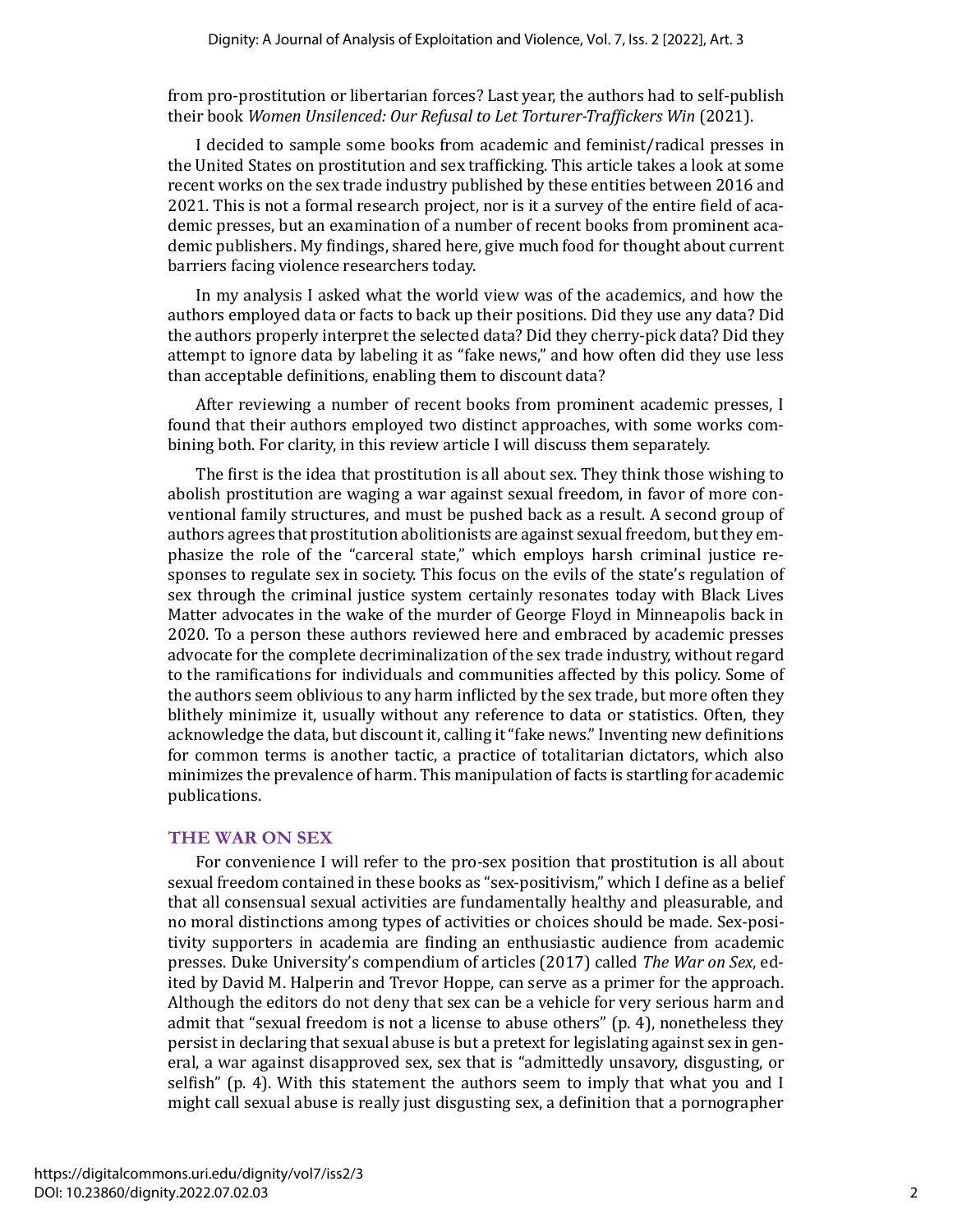might approve, and, more importantly, enables the authors to minimize the abuse in prostitution.

How do you prove that concern about sexual abuse is just a pretext? Although the authors make no attempt to prove a pretext, the book persists in claiming that the concerns of victims, advocates, the media, and policy makers are mere pretexts to a hostility to sexual freedom, which opponents of sexual abuse will find to be a serious libel.

*The War on Sex's* introduction provides an enumeration of the many ways sexual freedom is under threat. At closer look, however, many of the examples are mere reiterations of the original premise, such as "a mounting tendency to treat sex itself as a danger or threat;" "an intensifying urgency to protect people from sex;" and an increasing regulation and criminalization of sex," with no examples or data provided (p. 7). This list of ominous developments is, in the main, a mere restatement of the original generalization.

Verso provides Judith Levine, a free-lance author, and academic Erica R. Meiners (*The Feminist and the Sex Offender: Confronting Sexual Harm, Ending State Violence*, 2020) with a platform for more of the same: efforts to keep children safe from sexual exploitation are fueled by the goal to police sexual deviancy. Here, the authors attempt to present data minimizing the prevalence of child sexual exploitation. They write, for example, that the number of commercialized sexual exploitation cases of children adjudicated from 2004-2013 is very low. However, one cannot determine prevalence based on the small number of cases detected by law enforcement or coming to their attention. Moreover, their treatment of on-campus rape statistics is equally erroneous. They allege that the prevalence figures include cases of intoxification, while for many years now these cases have been treated separately, and now commonly used prevalence figures include only cases in which violence has been used (Raphael, 2013).

Verso claims to be the largest independent, radical publishing house in the English-speaking world, and publishes many authors who have been Soros Justice Media Fellows, including Levine and Meiners. However, most of the authors of books in this review essay did not appear to have received support from the Soros program, which over the years has funded projects and writers advocating for the complete decriminalization of prostitution (Raphael, 2018). We cannot blame financier George Soros for the existence of these books.

Two authors have attacked the #MeToo movement on similar grounds. Verso has published a compilation of magazine columns by former Nation editor JoAnn Wypijewski (*What We Don't Talk About When We Talk About #MeToo: Essays on Sex, Authority, & the Mess of Life*, 2020). Here you might be surprised to read that we don't know if movie producer Harvey Weinstein is a violent criminal, despite the huge number of credible accusations against him. Again, Wypijewski's definition of sex is a pornographer's dream: sexual liberation involves pleasure, danger, and risks. But, she says, all the danger is exaggerated. Without proof, she avers that many accusations involve ambiguous interactions or harassment, not assault. Her argument boils down to this: victims are unjustified in their anger about sexual abuse and just need to toughen up (Donegan, 2021). This book of essays does indeed demonstrate a sex panic all right: the panic of Wypijewski that by calling attention to violence and abuse, sexual liberation will disappear.

Northwestern Professor Laura Kipnis (*Unwanted Advances: Sexual Paranoia Comes to Campus*, 2017) has a similar take in her condemnation of most prosecutions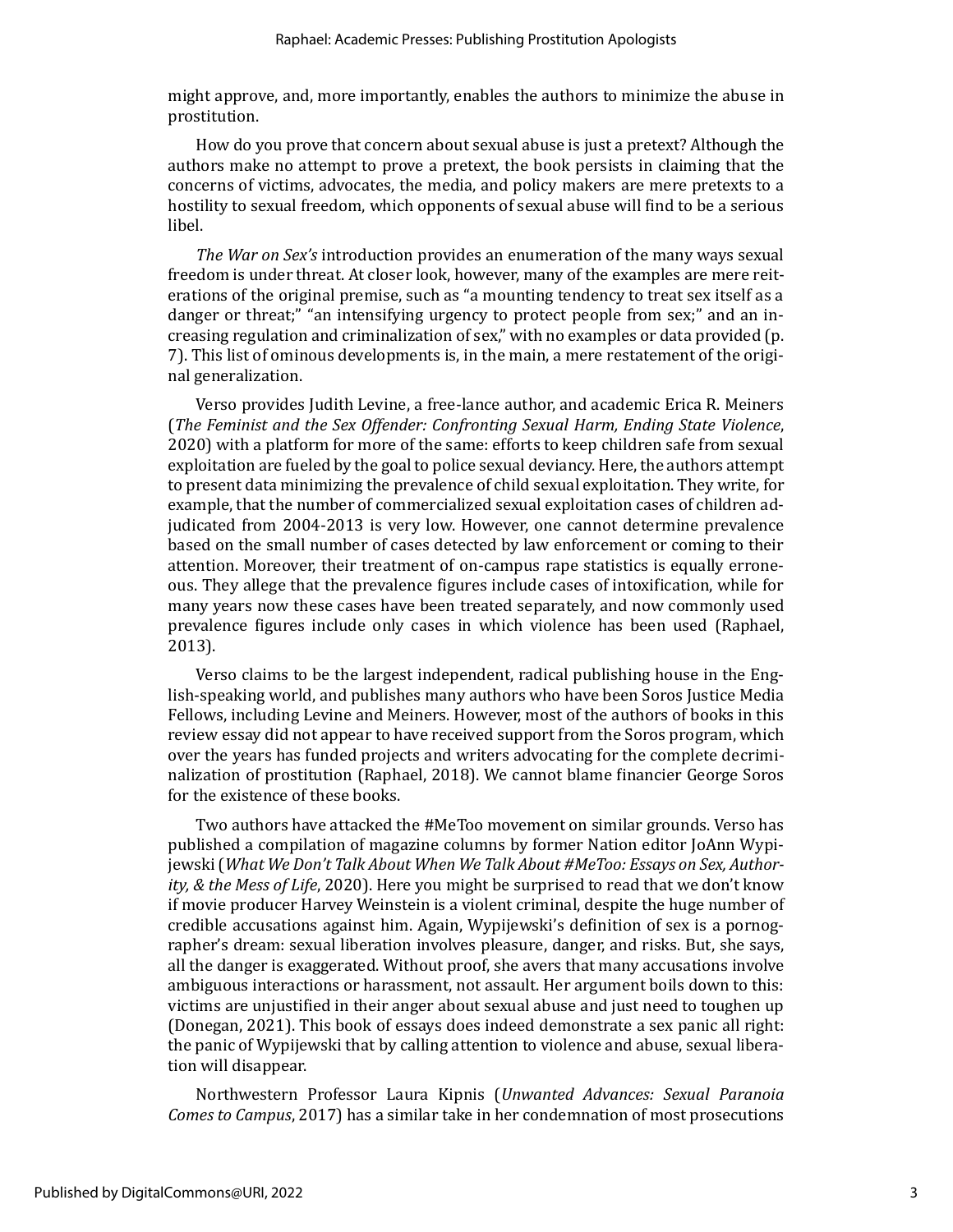of on-campus rape and sexual harassment, all of which she views as attacks on sexual freedom. The book does not have the intellectual vigor one would expect from an academic. No data or facts back up sweeping generalizations. In a nutshell, her position is that women want to have sexual adventures, make mistakes, and then blame others. Thus, the complaining women are blaming men for their own mistakes. Kipnis suggests: "What dimwitted sort of feminism wants to shelter women from the richness of their own mistakes? Their own ambivalences?" (p. 204-5). Critic Moira Donegan (2021) gets it exactly right about these authors: "They want compassion, empathy, and second chances; they want deliberativeness and nuance. But they only want these things selectively, *from* women, and *for* men" (p. 9).

New York University Press has published a startling work by Angela Jones, a former stripper, now an associate professor of sociology in the State University of New York system, called *Camming: Money, Power, and Pleasure in the Sex Work Industry* (2019). This book praises online sites in which customers pay to watch and direct the erotic acts of the women found on them. Customers watch the women ostensibly pleasing themselves with sex toys and other objects, and can, for extra money, direct and control the sex toys themselves. Jones's take on camming is this: these women workers are on the frontlines of the struggle for sexual freedom. By performing these acts, they give themselves and their paying customers pleasure, with no risk of harm to themselves. Jones states that her goal is to open up an entirely new subfield in sociology-the sociology of pleasure.

The author's approval of the activities on these sites had this researcher losing sleep at night. No activity requested by a buyer was off-limits or disapproved, and no concern was ever expressed for the girls and women.

Consider these items.

## **Incest Play**

Cam performers told Jones that incest play is popular with clients. Frequent requests include daddy-daughter and father-son, or mother-son. Jones thoroughly approves of these scenarios:

These fantasies and scenes allow people to push social boundaries around incest taboos, without actively breaking the incest taboo, and thus, facing the possibility of criminal and social sanctions (p. 205).

## **Race Play**

Race play, Jones says, is a role-playing scenario that involves using racial slurs during sex acts or re-enacting a master/slave relationship. In one typical scenario, a Black man wants a white person to play the role of a slave owner and then degrade him as a slave. Or the Black man rapes the plantation owner's wife or penetrates her consensually. Jones writes that she refuses to pathologize or judge girls who do race play: "There is pleasure in these highly charged racial images-not just trauma and oppression (p. 209)."

## **Kink Work**

A young girl acts the part of a submissive that supposedly "brings multiple and overlapping pleasure" (p. 221). Totally naked, she wears a bondage mask with spikes with words such as "cunt" and "fuckhole" inscribed on her chest in red lipstick. Two pictures show the reader the distressing scene.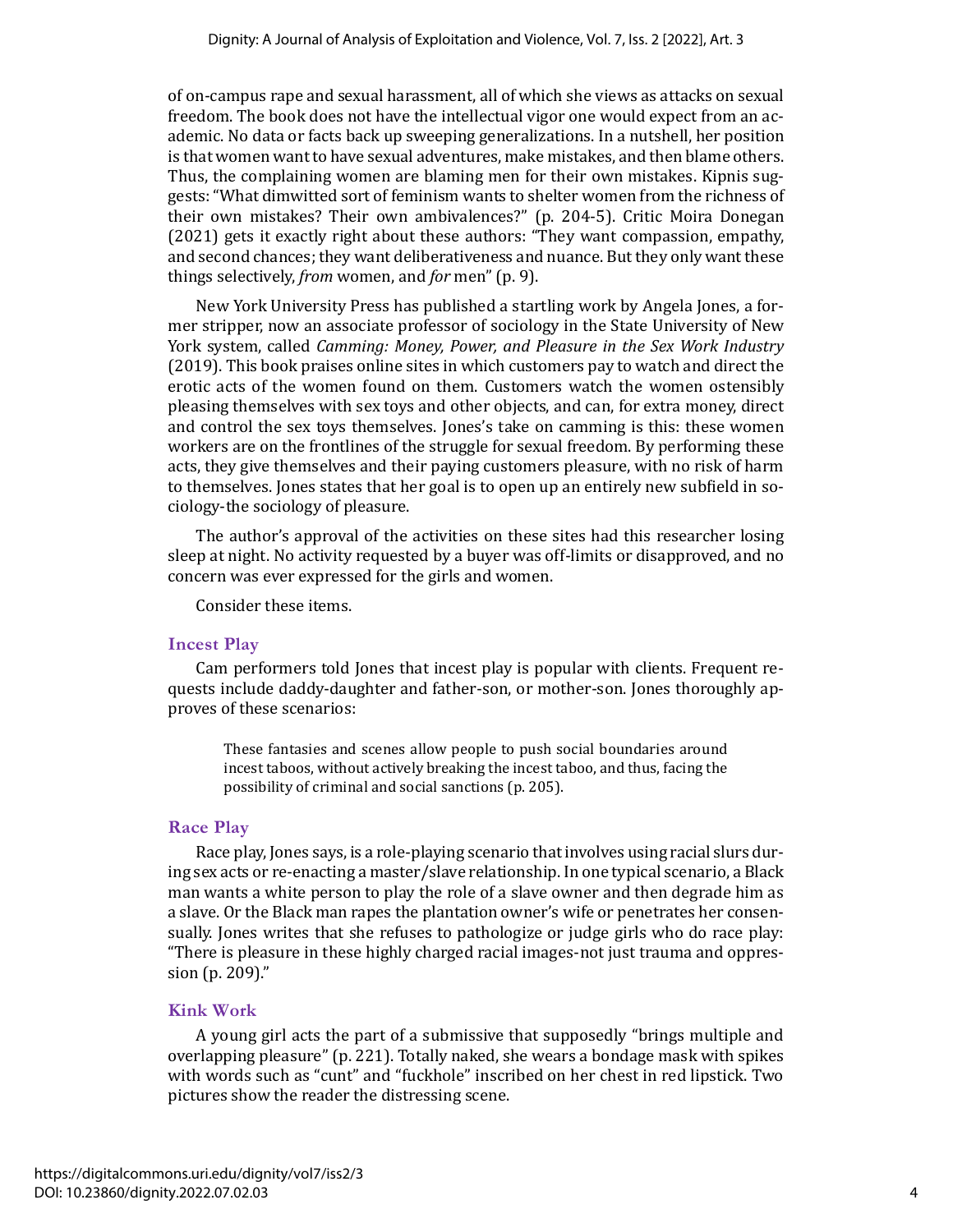Although Jones asserts, without proof, that most "sex work" is voluntary, she does admit it is plausible that people could be forced to participate on these sites. But she does not let that thought interfere with her assertions about the pleasures of camming. She does mention, without further comment, some deleterious effects on the women's bodies from the frequent use of sex toys, including vaginal infections and anal prolapse, when the walls of the rectum become loose, causing pain, itching, and bleeding.

Astounded by New York University's acceptance of this strange "feminist" thesis, I decided to do a bit of Internet sleuthing about camming. Right off the bat I found the case of a young woman in the U.K. whose customer ordered up more and more serious acts, resulting in her asphyxiation and death. As she struggled to breathe, the client watched the screen as if it was a movie, making no move to call for help. He killed himself after he was imprisoned while awaiting trial for her death (Kitching, 2019).

There were also accounts of research demonstrating the grip that crime rings in Russia and Romania have over these larger and more popular camming sites, with girls required to simulate sexual pleasure eight hours a day, a long way from sexual liberation or their own pleasure (*Uncovering the Dark World*, 2020).

Writer Adrian Nathan West (2020) explored a number of the biggest camming sites, reporting that if the girls did not comply with customer demands for painful or degrading acts, they would be fired. But more importantly, West has read Jones's book, and like me, found it deeply repugnant, identifying for me the source of my disquiet:

There is something creepily utopian, almost reminiscent of Maoist "right thinking," in the proposition that a woman's right of consent should yield to a man's fetishes when compensated, or that sex ennobles reenactments of racism so long as the presumptive oppressed party is calling the shots… (p. 6).

By calling obvious pain "pleasure," Jones tries to create an alternate reality reminiscent of the speech of totalitarian dictators. West also contests Jones's amazing claim that these practices subvert ideas of race, gender, and power:

If this had been true, shouldn't they be well and truly subverted by now? How long do we wait for a theoretical apparatus to produce results before we decide it's reached its expiration date? (p. 8).

And how could a university press come out with a book like this, so intent on relabeling harm as pleasure, so subservient to trendy ideas about sex that on their very face appear harmful?

A book *Neo-Burlesque: Striptease as Transformation*, Rutgers University Press (2020) accepts Lynn Sally's depiction of the revival of burlesque ("called neo-burlesque) as an important part of the sexual revolution. Its author, who reveals herself as a stripper who teaches it now as an art form, explains that burlesque theaters are springing up all over New York City. She claims that the display of the female body on stage is liberating for both the performer and the audience-striptease as a form of empowerment. This is, explains Sally, because burlesque seems to poke fun at rather than simply reinforce "raunch culture." Her thesis: because of the use of parody, "burlesque puts forth a positive portrayal of women's sexuality on stage" (p. 5). For Sally, flaunting one's sexuality supports a feminist agenda: like Jones, Sally believes the transgression on stage will extend beyond into the broader society.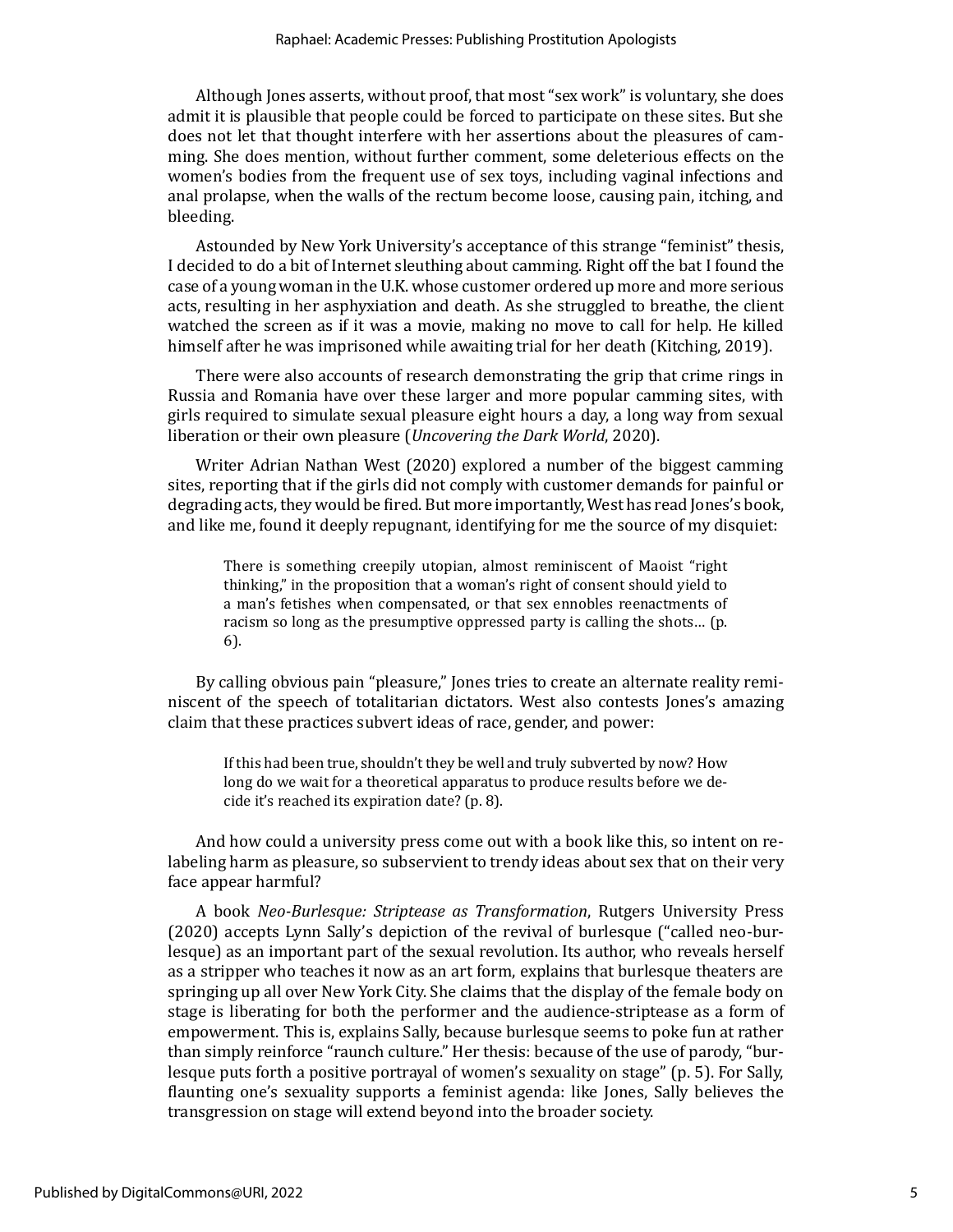I found it difficult to find the parody in the many descriptions of burlesque scenarios in this book. One example will suffice. In *Martini Time*, a performer starts in a sparkly red gown and gloves, when removed revealing a red-sequined and fringed bikini. She lodges a cocktail shaker in between her ample breasts and shakes the cocktail. After retrieving a cocktail strainer, the performer places it between her teeth. She lowers the strainer to the top of the cocktail shaker and begins to tip her upper body down. As she bends forward, the alcohol slowly travels through the strainer into a martini glass resting on a high stool. Then she removes her bra, one strap at a time. The performer digs her hand into her bikini bottom and pulls out some olives, which she throws into the martini. Then she goes to the front of the stage and passes the martini to a very enthusiastic male audience member, who willingly drinks the cocktail she has made with her breasts.

Sally explains that the performer is imitating a drag queen with a deliberate representation of raunch—vulgarity coarse and tasteless—based on the male's interest in gazing at a well-endowed women's body. It is unclear how this scenario "subverts gender norms" (p. 173); instead, it is playing to conventional ones. After observing some neo-burlesque performances, esteemed New Yorker magazine dance critic Joan Acocella (2013) would seem to agree; she does not view neo-burlesque as a revolutionary development, but rather a late outgrowth of postmodern art, which is exaggerated and cheerfully sleazy.

Sally's book has what I call a pseudo-academic format, with its focus on definitions and history, all in an attempt to bring neo-burlesque into the mainstream of feminist theory. Even if one could view these skits as parodies (which is a stretch), why would a parody of stripping be feminist and revolutionary? By accepting this book for publication, Rutgers normalizes and approves activities in which women's bodies are paraded for public gaze, just as New York University Press did for camming. This appears to be a regression, not a revolution, a substitution of myth-making for reality.

A recent Queens University Press (Canada) joins the chorus with Meredith Ralston's *Slut-shaming, Whorephobia, and the Unfinished Sexual Revolution*, 2021). Here the author, a Canadian women's studies professor, advocates for sexual equality for women, and she views the sex trade industry as an important part of women's being able to implement this equality, arguing for its decriminalization. Why? Criminalizing and stigmatizing selling sex reinforces the sexual double standard and the good girl/bad girl dichotomy that cause sexual violence. Ralston fails to consider whether women's sexual autonomy would be actually decreased when laissez-faire about prostitution would create a situation in which girls and women would be expected to, or coerced, into providing sex to men.

I will end this parade of horribles with yet another perplexing book published by New York University Press, *Sex and Stigma: Stories of Everyday Life in Nevada's Legal Brothels* (2019) by professors Sarah Jane Blithe and Anna Wiederhold Wolfe, assisted by Breanna Mohr, a student of theirs with experience in the Nevada sex trade. From the very beginning, the authors declare that those advocating the abolition of prostitution are individuals receiving pressure from the moral majority to see the sex trade as immoral "dirty work" (p. 6). They also view abolitionists as "anti-sex" feminist scholars (p. 35). The authors must also minimize the existence of sex trafficking, citing old data from 2005 to 2011, just when efforts to eradicate sex trafficking began. Amazingly, they refuse to call parents, who put their child out to make money for them in prostitution, as traffickers; they are merely child abusers. As in the other books, relabeling simply eliminates the problem for these authors. Harm is now pleasure;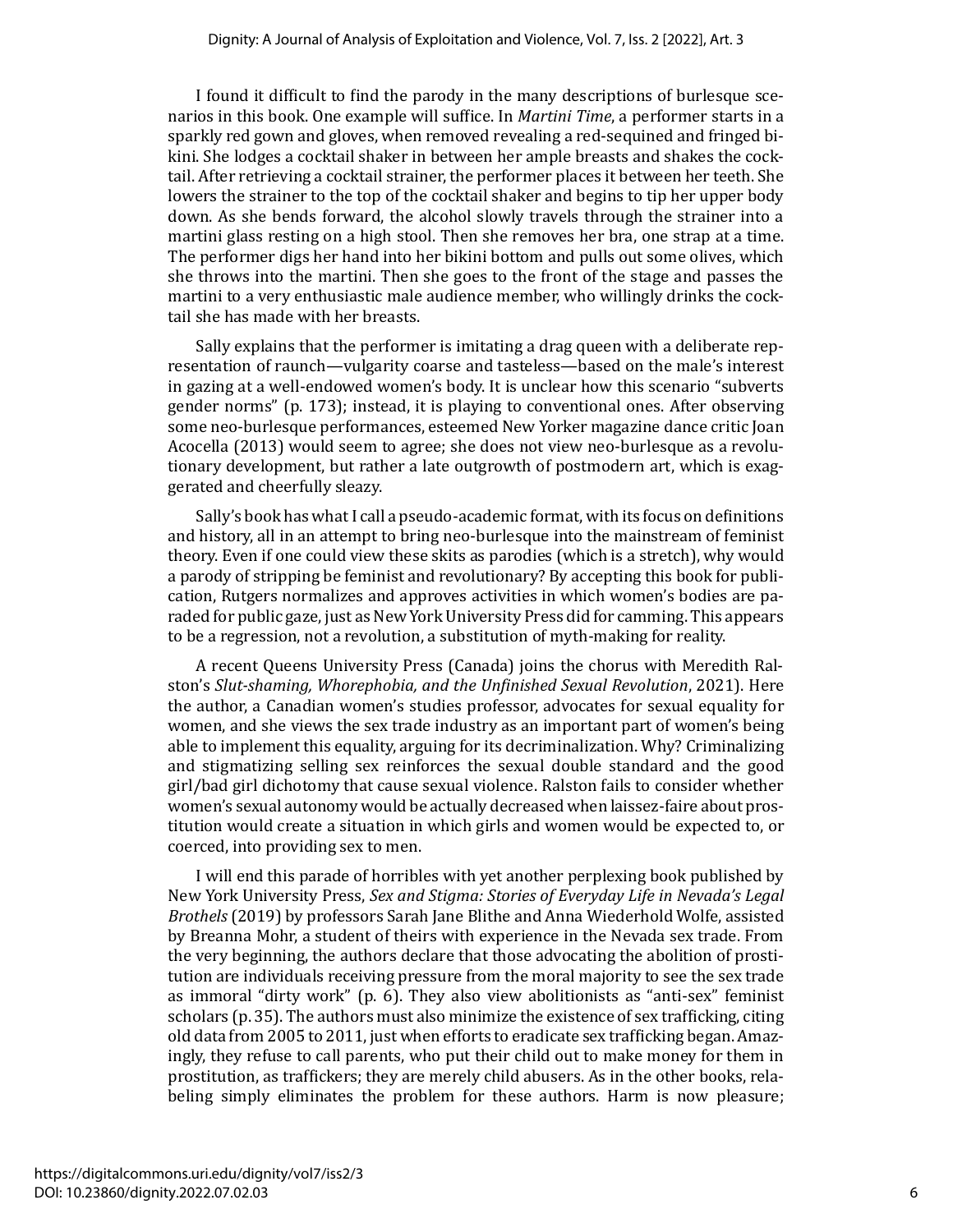parental traffickers making money off their children in the sex trade have nothing to do with prostitution.

With this off their chests, the authors proceed to describe the research they did in Nevada's legal brothels. Accepting the wisdom of legal brothels, their goal was to study issues of shame and stigma; they wanted to understand how the women providing sex in the brothels were affected when they engaged in their communities, conducting everyday business. The researchers conducted nearly 20 hours of ethnographic observations at nine brothels (one-third of Nevada's total), along with indepth interviews with 10 women in the brothels, three brothel owners, and five other staff. Given their philosophy on prostitution and their research question, it becomes clear just how they obtained access to the brothels.

As a result of their research the authors found that the existence of the legal brothels did not eliminate a sense of shame of the women and stigma toward them, although advocates of decriminalization of the sex trade always claim that getting rid of penalties will destigmatize prostitution. In the end, it looks like the researchers are attempting to create support for legalization of all prostitution. What New York University Press, yet another academic press in whole-hearted embrace of sex-positivism is thinking, I have no idea.

One prominent critic, Michelle Goldberg (2021), argues that the sex-positivism represented by these books is dated and may be falling out of fashion: "There are growing signs that young women are rebelling against a culture that prizes erotic license over empathy and responsibility" (n.p.). For Goldberg (2022), sex-positivity is "what you get when you liberate sex without liberating women" (n.p.).

Sex-positive feminism became a cause of some of the same suffering it was meant to remedy. Perhaps now that the old taboos have fallen, we need new ones. Not against sex, but against callousness and cruelty (Goldberg, 2021).

If she is correct, some academic presses appear to be embracing or clinging to a somewhat passe concept that values complete erotic freedom over prevention of individual and community harm.

I should make a note that blind adherence to decriminalization mars an otherwise very fine book published by Verso by Molly Smith & Juno Max, both of whom have worked in the sex trade. *Revolting Prostitutes: The Fight for Sex Workers' Rights*(2018) seems at times like a breath of fresh air. The authors are focused on the safety of those in the sex trade, who, they write, are in the industry only due to economic necessity. They state that this book will not argue that "sex work" is empowerment that will lead to self-actualization; the sex industry is both sexist and misogynist; we do not argue that nobody experiences harms within the industry, and these are not minimal and should not be disregarded; "and the difficult truth is that harm will come to people selling sex tonight, tomorrow, and for the foreseeable future" (p. 38).

But ultimately the authors fall back on the predictable recommendation of decriminalization as a method of keeping those in the industry safe until structural, economic, and cultural changes can prevent severely marginalized people "from having to do the worst jobs" (p. 52). Given what has come before, it is disappointing that the authors do not attempt an analysis whether decriminalization will lead to higher demand for sex, and more coercion to meet this lucrative need, and hence more violence against women and girls. And will the hands-off attitude of law enforcement empower buyers to enforce their sexual preferences (like no condoms, for example) through violence?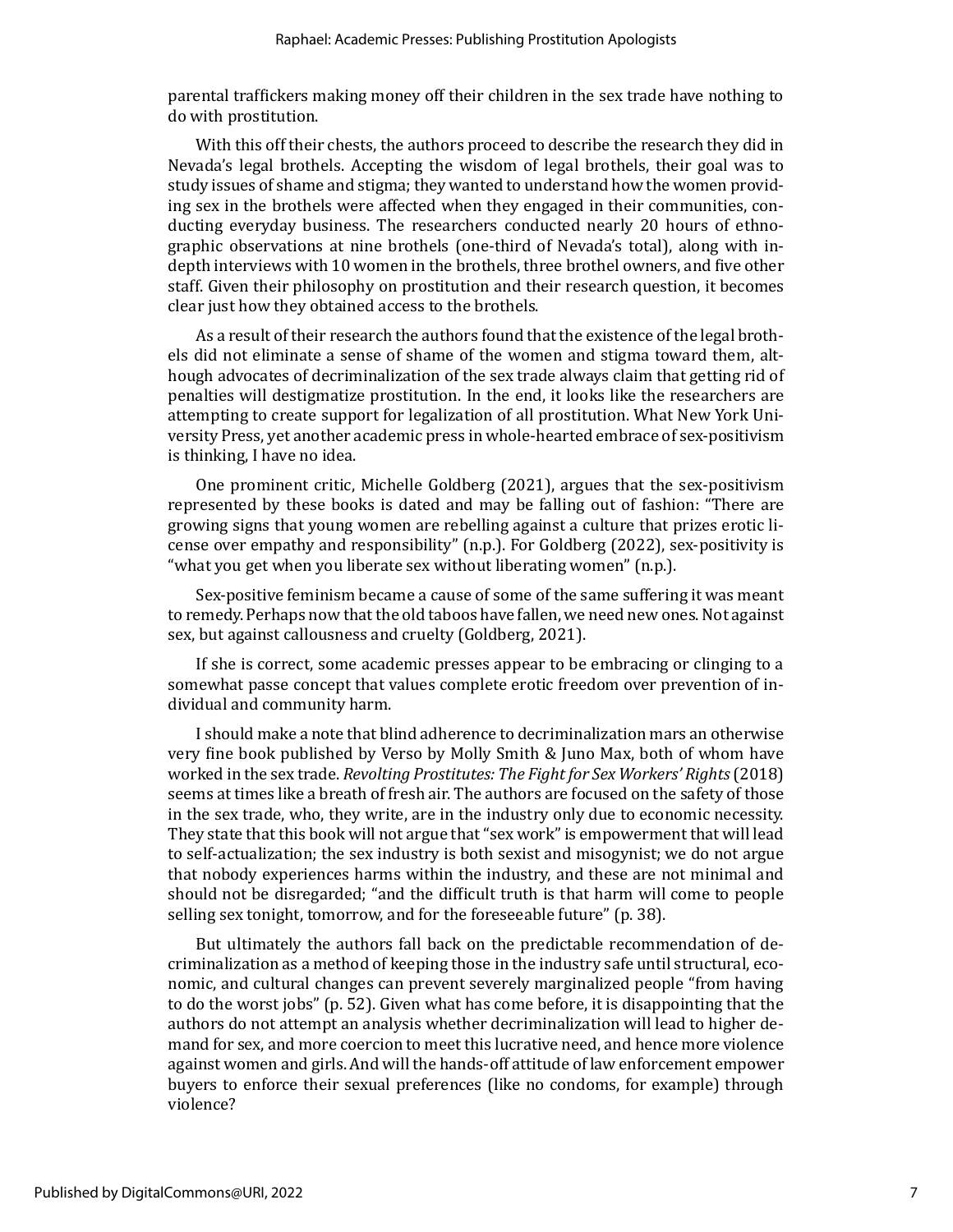#### **THE CARCERAL STATE**

The second theme of academic books on prostitution policy in the United States is "carceral feminism," a condemnation of punitive law enforcement activities as an anti-violence strategy to respond to sexual violence. Certainly sex-positivism is a given, but the emphasis is on the criminal justice response and its dangers. The perpetrator here is the "neoliberal state," browbeating everyone to its morals and values through the criminal justice system.

Elizabeth Bernstein of Barnard College is generally recognized as having coined the term "carceral feminism;" her fully developed thesis is explored in a book published by The University of Chicago Press in 2018, *Brokered Subjects: Sex, Trafficking & the Politics of Freedom.* Bernstein believes that contemporary responses to violence have facilitated, "rather than countered, the carcerally controlling arm of the neoliberal state" (p. 21). She condemns much of contemporary feminism's approach to violence prevention - attempting to hold perpetrators accountable through the criminal justice system. Yet she falters when having to decide about what to do with violent abusers.

Consider her discussion of the case of a man named Mujahid, who was being prosecuted in federal court for 40 counts of sex trafficking. The man's defense lawyers asked Bernstein to serve as an expert witness. Bernstein admits that the case involved accusations of "brutal violence towards the women he lived with and employed, including forced sexual encounters and beating severe enough to break noses and rib cages" (p. 49). And the case file revealed the fact that the young women had all experienced multiple incidences of child sexual abuse at the hands of stepfathers and brothers, and brutal rape from strangers. Yet, ignoring the extreme violence from Mujahid against the young girls, she concludes there was no evidence that these women had been forced to work in prostitution against their will, and that most of the violence experienced at the hands of the defendant was primarily concerned with "other aspects of their relationships with him" (p. 51). Thus, against all common sense, Bernstein refuses to believe that Mujahid's extreme violence contributed to the women's decisions to do his commercial bidding, another example of relabeling-it is not sex trafficking, but domestic violence!

The case never went forward, as in the interim Mujahid received a 50-year combined sentence on conviction of four counts of sexual assault of other incarcerated individuals, leading the prosecutor to dismiss the sex trafficking cases as the defendant would be serving a life sentence already. However, Mujahid's trial forces Bernstein to confront the issue of "What to do with the dangerous few?" (p. 49). But she is not able to answer this question. First, she turns to Sister Helen Prejean's work against the death penalty, citing Sister Helen's statement that the deepest moral question is what to do with people who are guilty. As Sister Helen's comments relate to the death penalty, it is difficult to see how this provides any answer to the many instances of violence against women in today's society to which the death penalty does not attach. Then Bernstein falls back on the tried and true-minimizing the amount of sex trafficking, but her use of data is problematic. For example, she wants to determine prevalence of sex trafficking by using the relatively low number of T visas issued to sextrafficked individuals, when T visas are only applicable to those trafficked into the United States from foreign countries, who represent only a small percentage of trafficked individuals; the existence of domestic sex trafficking has alluded Bernstein. Furthermore, she writes that individuals are more likely to experience violence from police officers and social service workers than they are from clients and pimps. As between 80 and 90 percent of prostitution occurs in indoor venues, police officers,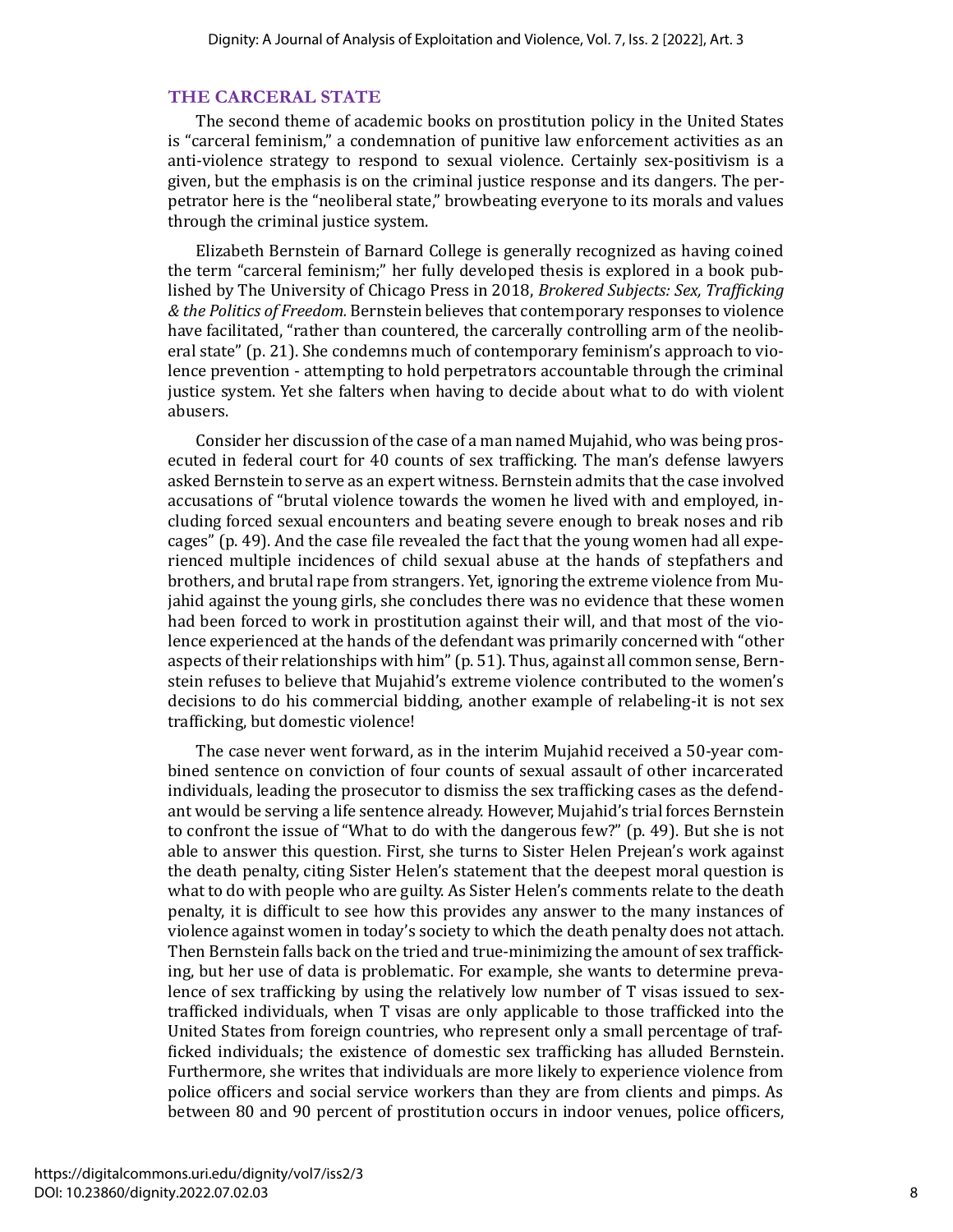who usually do not have access to indoor venues, cannot perpetrate a majority of the violence.

Next, the author tries to minimize the amount of sex trafficking by some more relabeling: most of individuals sex-trafficked were already working in the sex trade industry, and therefore are not trafficked. This is also beyond common sense. Just because a woman initially volunteered does not mean that she cannot later become a victim of a sex trafficker and need assistance to free herself. Nor will Bernstein accept that sex-trafficked individuals are "slaves," because, she writes, they have been paid by the customer, a further example of how Bernstein fails to understand the operation of the sex trade industry; sellers of sex controlled by pimps do not get to keep the money from the buyer. These examples again show a massive effort to change definitions to create a new "truth."

In addition, Bernstein attempts to make a negative connection between advocates working against sex trafficking and promotion of right-wing family values antithetical to sex-positivism. That many evangelical groups are active against sex trafficking cannot be gainsaid. But Bernstein's example causes head-scratching. She writes of a keynote speaker in an American Association of University Women conference in 2006, introduced as a former prosecutor and a mother. "Visibly pregnant with a prominent diamond ring on her left finger, this well-coiffed and well-dressed lawyer reminded her audience of the important deterrent effects of criminal law and conveyed the horror of human trafficking…" (p. 58). Was such a keynote speaker to don casual clothes, hide her pregnancy, and take off her diamond ring, so she would not inadvertently be promoting family values during the conference? Was a married woman with children disqualified from speaking about sex trafficking because she might be presumed to be a supporter of family values?

The University of California Press has jumped on the carceral control bandwagon in a big way. Jennifer Musto of Wellesley College published *Control and Protect: Collaboration, Carceral Protection, and Domestic Sex Trafficking in the United States* (2016), a book heavily indebted to the work of Elizabeth Bernstein, to whom the author gives full credit. In any discussion of prostitution policy, one must balance the ideals of sex positivity with harm to individuals and community. But right off the bat, Musto refuses to engage at all with the dark side of sex-positivity, writing an entire book without reference to it. In the work's preface she explains why:

To begin with, this book does not, in any comprehensive way, describe the violence, exploitation, trauma, or suffering that people vulnerable to what is now called "domestic sex trafficking" experience at the hands of individuals *presumed to exploit them* (e.g., pimps and traffickers) or whom they interact with while in these situations (e.g., johns and clients, or in some anti-trafficking actors' preferred terms, buyers and exploiters)" (p. xiv. Italics added).

Note the use of the words "presumed to exploit them," which I think represents the views of academic publishers about these accounts that they deem unbelievable, explaining the publishing difficulties of authors like myself and Jeanne Sarson and Linda MacDonald. It is difficult to understand how an academic press could approve a book that in the beginning baldly states that its author will not address such a major consideration. As we have seen, other authors have attempted to deal with the problem by minimizing or denying harm. And of course, Musto cannot help herself; even after saying she will not discuss violence, her book repeats the same "fake news" platitudes. Descriptions of sex trafficking are "morally panicked caricatures or melodramas that reflect the ideological persuasions and projections of the narrators…" she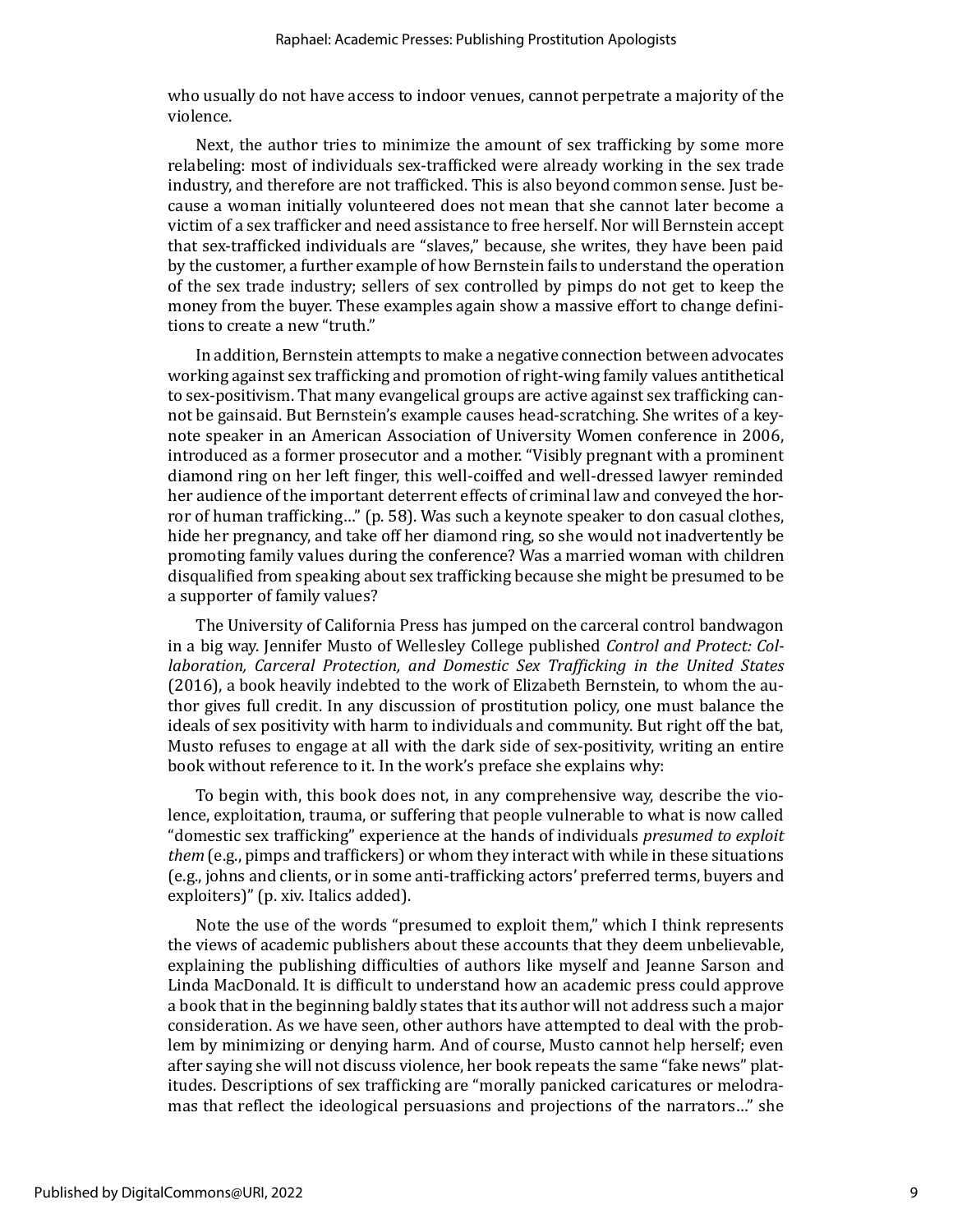writes (p. xiv). Thus, Musto ends her preface by asserting that "neoliberalism, or more specifically, the carceral protectionist cures it authorizes, is the biggest pimp daddy of them all," controlling vulnerable populations through punitive responses (p. xvi).

And Musto attempts to minimize the serious violence experienced at the hands of buyers by using the words of a prostitution survivor she has interviewed. The young girl, Lelani, describes how, when soliciting sex, she got into a car, was choked by a man other than the driver, who must have come from the trunk, and was later thrown out of the car, stranded, barefoot, miles away from home. Lelani told Musto that this was not the worst thing that ever happened to her. Now I assume that Lelani was communicating the fact that this was a kind of normal, run-of-the mill occurrence, and she had been confronted with far worse violence in prostitution. But the author takes this at face value: If Lelani told Musto she wasn't too bothered, then Musto won't be either, even though everyone should be outraged about a young girl having had to experience something like this and finding it routine.

Two Irish academics, Eilis Ward and Gillian Wylie, develop the same theme in Routledge's 2017 book of edited readings, *Feminism, Prostitution and the State: The Politics of Neo-Abolitionism*. The tune is the same: radical feminism has allowed the state power to victimize the bodies of "sex workers." They too must minimize the amount of sex trafficking, finding *all* statistics problematic and politicized, without providing any examples or proof.

A different tack is taken by Alison Phipps, a British professor of sociology, in *Me, Not You: The Trouble with Mainstream Feminism,* published by the University of Manchester Press (2020). The author condemns the entire mainstream feminist movement as racist, as protecting white womanhood and white supremacy. She is in a rage about how the punitive criminal justice system has harmed Black and poor men. Her anger enables her to defend the Black pimp, attacked because "he evokes colonial anxiety about violent men of color who need to be contained through criminal and community violence" (p. 99). For the author, the need to punish Black pimps emerges from a compulsion to protect white women. These are extraordinary statements. The author's view of racism pushes her to totally ignore the needs of Black women and girls whose pimps and traffickers, as well as customers, coerce and abuse them.

In truth, the #MeToo movement and demonstrations against the murder of George Floyd have undercut this book's thesis, making it seriously out-of-date. Yet in a new forward to the paperback edition, post George Floyd, Phipps doubles down on her original thesis; none of these new movements has made a serious dent in the racism endemic in the feminist movement: the protests "were carried into the world at least partly along the destructive channels of white supremacy" (p. xvi). Phipps wants to condemn novelist Barbara Kingsolver, who has written, "If the #MeToo resolution has proved anything, it's that women live under threat" (p. 74). This Phipps labels as the lament of a white woman for imperiled white femininity. Gratifyingly, the #MeToo movement created an inclusive community comprised of all women, of all ages and race/ethnicity, who have experienced the same harms, and clearly this is what Kingsolver meant. And the demonstrations after the death of George Floyd were notable in showing people, of all races and ethnicity, united in their outrage. The author appears to have a total misunderstanding and misreading of the #MeToo movement, adhering to her thesis, facts come what may.

One could worry that these world-wide protests and movements may not have staying power, but to argue that they are based on white supremacy seems perverse, when the opposite appears to be the case. Also, perverse seems Phipps's depiction of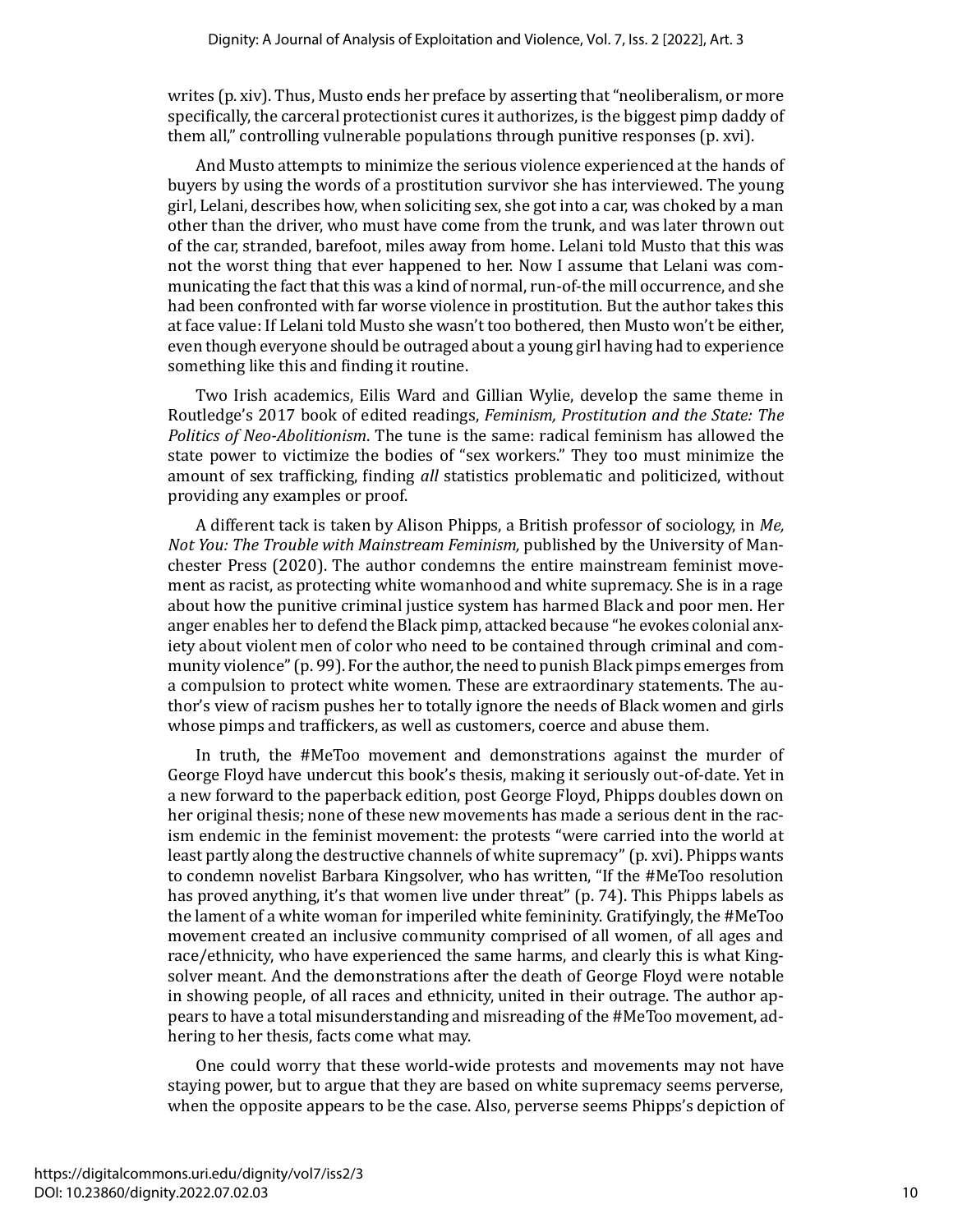the criminal conviction of doctor-to-the gymnasts Larry Nasser as irrelevant, because the criminal justice system continues to punish unknown and vulnerable people of color. To justify her thesis, the author totally misses the significance of these cases involving white men: no longer will their race protect them from their bad deeds, a significant step forward.

The University of California Press continues to publish screeds against state intervention against violence against women, with two law professors' cases for decriminalization of domestic violence, Leigh Goodmark's *Decriminalization of Domestic Violence: A Balanced Policy Approach to Intimate Partner Violence* (2018), and Aya Graber's *The Feminist War on Crime: The Unexpected Role of Women's Liberation in Mass Incarceration* (2020). As Dianne Post (2020) in a detailed review of these books for *Dignity* amply demonstrated the erroneous or outdated data used by these professors to buttress their claims that criminalization of domestic violence has caused mass incarceration, I will not enumerate all the factual inaccuracies here. Here is just one example. In a blog about the book, Goodmark (2020) proclaims that the criminal legal system hasn't eliminated or lowered the rate of intimate partner violence. This is totally and completely erroneous. Although rates of domestic violence have recently plateaued, or even risen during the COVID pandemic, using National Crime Victimization Survey data from the Department of Justice, one expert estimates that domestic violence against women has decreased 79.3% between 1993-2015, a staggering success rate (Raphael, Rennison, & Jones, 2019).

Compare this hard data with Goodmark's thesis: "I would argue that the criminal legal system serves no useful purpose in addressing intimate partner violence"(n.p.) Puzzlingly, the total condemnation of criminal justice responses in these books is oblivious to the deterrent aims of criminal law, a fact that law professors should well understand.

Another critique of the carceral state is based on a Marxist analysis. *Feminism for the 99%: A Manifesto* by Professors Cizzia Arruzza, Tithl Bhattacharya, and Nancy Fraser came out in 2019 by Verso. Here, in a book no larger than a pamphlet, the authors label the criminal justice system a tool of the capitalist state, keeping poor persons subservient. However, startingly, the authors' concern is more for the perpetrators than the victims:

…the criminal justice system targets poor and working-class men of color, including migrants, while leaving their white-collar professional counterparts free to rape and batter; it also leaves women to pick up the pieces; traveling long distances to visit incarcerated sons and husbands, providing for their households alone, and dealing with the legal and bureaucratic fallout of imprisonment" (p. 29).

The authors believe that gender violence will not be eradicated until the social system undergirding capitalism has been abolished. Interestingly, the manifesto is silent on the important issues of prostitution and pornography. For a book of feminism, it seems weirdly indifferent to the harms men inflict on women, a flaw manifested by all of the books about the carceral state under review here.

If some of these ideas of the carceral state sound familiar, it is because French philosopher Michel Foucault, who died in 1984, developed them years ago; they are not original, and the authors reviewed here duly pay homage to him. Foucault indicted the carceral state, which historically replaced the absolute authority of the monarch with methods of social control, more subtle forms of eliminating unapproved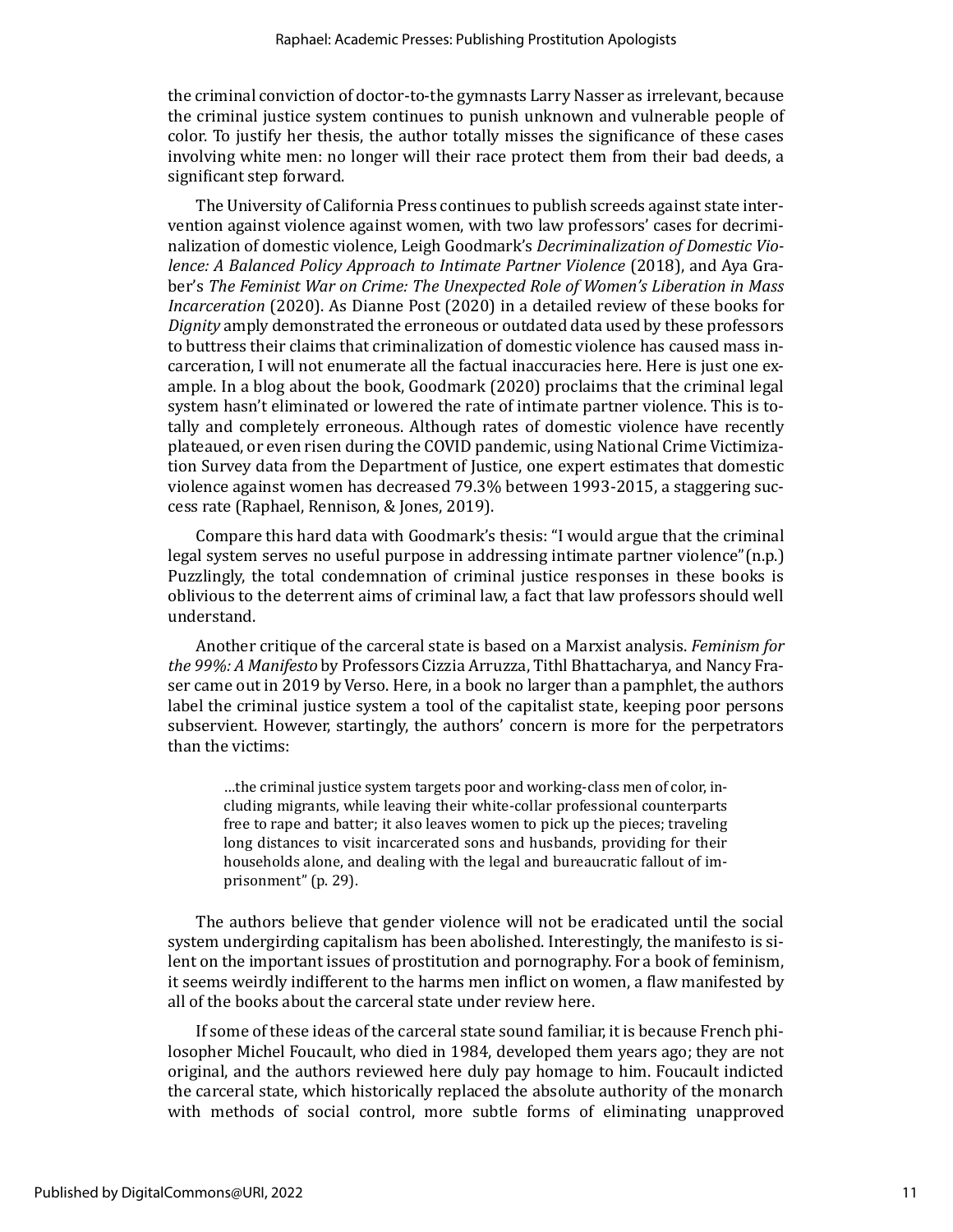behavior. And it was the intellectual, Foucault said, who should point out the need not to be so governed: "By withholding consent, the intellectual could remind others of their 'self-incurred tutelage,' and also of their ability to escape from it" (Miller, p. 316). Clearly, many academic authors and their publishers have heeded the call, perhaps taking it to a new extreme. This is because it is difficult to understand just how Foucault would react to circumstances today. Lately, some commentators have reminded us that the philosopher never developed a coherent theory of the state, something that could determine the difference between a legitimate use of state power and an illegitimate one (Huneke, 2021). We have seen this problem bedevil the global debate over state and federal COVID-19 mandates and restrictions today.

As for sex-positivity, Foucault was for it, but research will find public statements against violence and coercion, making clear that within sexual encounters the state could regulate violence such as rape (Miller, 1993). Certainly, during his life Foucault showed no interest in women and girls' positions in a gendered or patriarchal society but advocating for total decriminalization of prostitution in his name may be problematic.

## **CONCLUSION**

These academic authors begin with views of the role of sex and the state, which demand decriminalization of prostitution. Their stance reveals the profound influence of philosopher Michel Foucault on both academics and their publishers. And this influence is not new; for example, according to their web sites, New York University Press and the University of California Press have been publishing similar titles for many years.

To sustain this position, these authors must somehow deal with the issue of the harm of prostitution and sex trafficking. Their only resort is to minimize it. Sometimes to give them the benefit of the doubt, their minimization is based on a lack of understanding of the operation of the contemporary sex trade industry. At other times this reflects the authors' deliberate attempt to wall themselves off from the suffering of others by labeling these severe injuries as melodramatic or false, "fake news." They also redefine away that harm by explaining that what you or I would label harm is actually pleasure and empowerment. All these tactics are used by totalitarian leaders to keep truth from their publics.

If peer review operated properly in academic presses, informed reviewers may have been able to shine a light on these strategies. In my experience, academic presses do not have fact checkers, but they do rely on peer reviewers who presumably have enough expertise to detect erroneous factual statements. Given that I do not support decriminalization of prostitution, I would never be selected as a peer reviewer for the works under review here, because I would have recommended rejection. But in the process editors would have gained knowledge about the many data errors and unsupported assertions in these works. The lack of effective peer review and adequate editing have resulted in books purveying "facts" that bear no relationship to reality, to buttress theories that as a result may not be appropriate for the times in which we now live. This seems to be an abrogation of duty on the part of the academy.

You might ask, "Why does it matter?" Books from academic presses are rarely reviewed in mainstream publications and seldom reach best-seller status. I think it matters a lot. The reasons are several.

These publishing choices make it impossible for those with alternate views to have a voice. The women and those who work with them are erased as their stories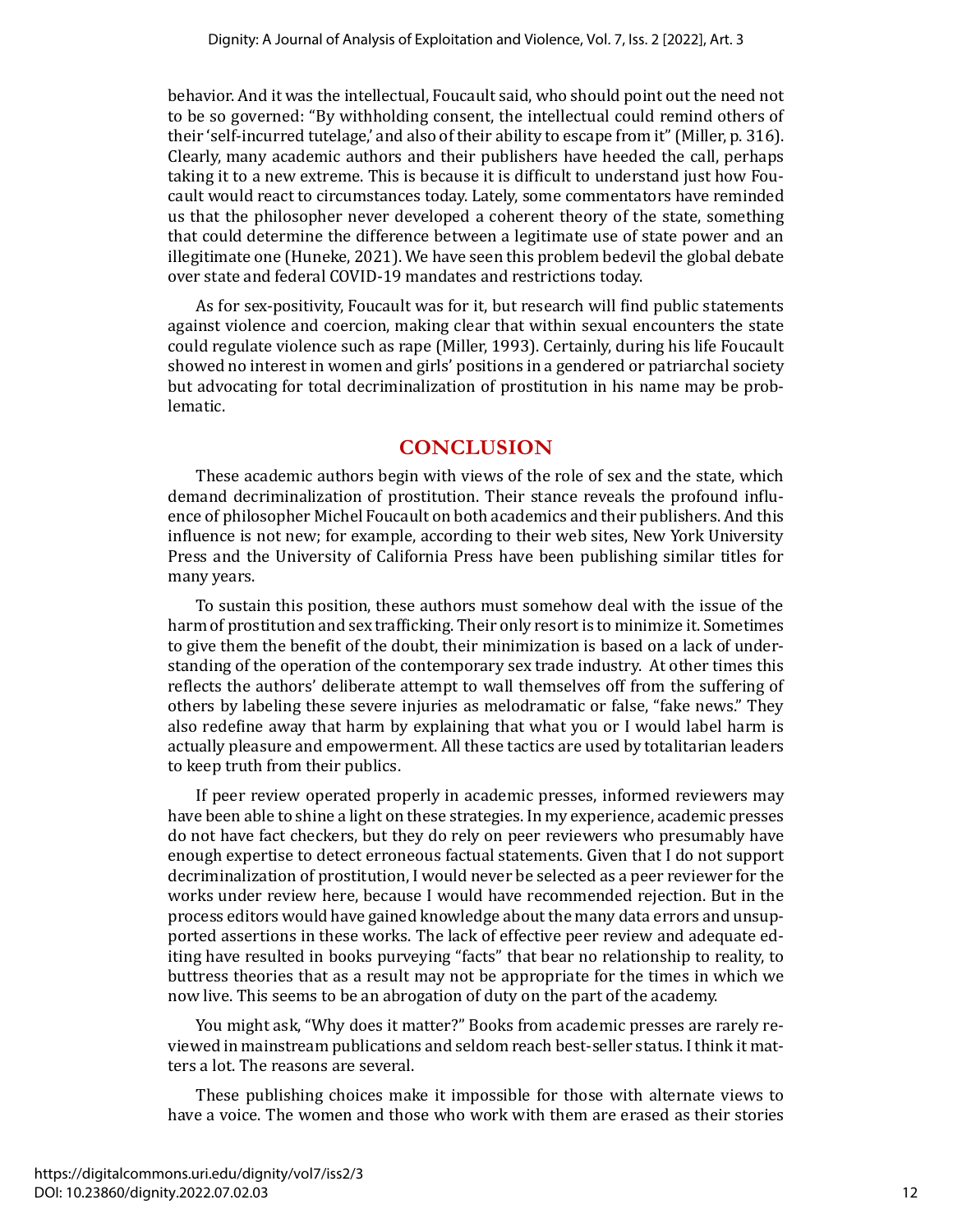are not published. These victims are invisible, hidden in plain sight in our communities. Traffickers ensure their victims' silence through violence and threats of violence. As Sarson told me, by their silence publishers become "promoters of women's silencing," enabling traffickers. By normalizing the institution of prostitution that has created the demand for women's bodies (often supplied by coercion), academic presses become facilitators of sex trafficking.

It can also be argued that this erasure prevents research on violence against women, ultimately drying up public and private funds for violence research. Additionally, scholars needing a book for tenure will choose to do research or write on topics favored by the academic journals and presses, limiting the amount of research being undertaken on violence against women.

Furthermore, academic press books provide intellectual ballast for ideas already being put forward in society, many by those who profit from the sex trade industry. With an academic seal of approval, more popular and well-read policy magazines will pick up the ideas (Musgrave, 2021). And academic publishers encourage their authors to blog, tweet, speak on panels and write in these magazines as a way of promoting book sales.

Perhaps a better philosopher than Michel Foucault for our times is political philosopher Hannah Arendt, whose life was disrupted by totalitarian regimes during World War II. After fleeing Nazi Germany and escaping from a French detention camp, the young Jewish woman came to the United States in 1941. Certainly, from these experiences, Arendt has quite a different take on the role of intellectuals. Their job, she has written, is to promote the common good (Benhabib, 2022). For Arendt, institutions outside the political realm, whether or not educational academies, provide the means by which truth can be victorious: "Yet the chances for truth to prevail in public are, of course, greatly improved by the mere existence of such places and by the organization of independent, supposedly disinterested scholars associated with them" (Arendt, 2000, p. 574).

For Arendt, the role of the intellectual, then, is to speak the truth.

Conceptually, we may call truth what we cannot change; metaphorically it is the ground on which we stand and the sky that stretches above us" (Arendt, 2000, p. 574).

## **ACKNOWLEDGMENTS**

The author thanks editor-in-chief of Dignity, Donna Hughes, for obtaining the books under review, and for her helpful editing of this book review essay. She also thanks Jeanne Sarson and Linda MacDonald for sharing their experiences with her.

#### **AUTHOR BIOGRAPHY**

**Jody Raphael** is Senior Research Fellow Emerita at DePaul University School of Law in Chicago. She is the author of numerous research articles and four books, the latest of which is *Rape is Rape* (2013).

#### **RECOMMENDED CITATION**

Raphael, Jody. (2022). Academic presses: Publishing prostitution apologists. *Dignity: A Journal of Analysis of Exploitation and Violence*. [http://digitalcommons.uri.edu/dignity/vol7/iss2/3.](http://digitalcommons.uri.edu/dignity/vol7/iss2/3) <https://doi.org/10.23860/dignity.2022.07.02.03>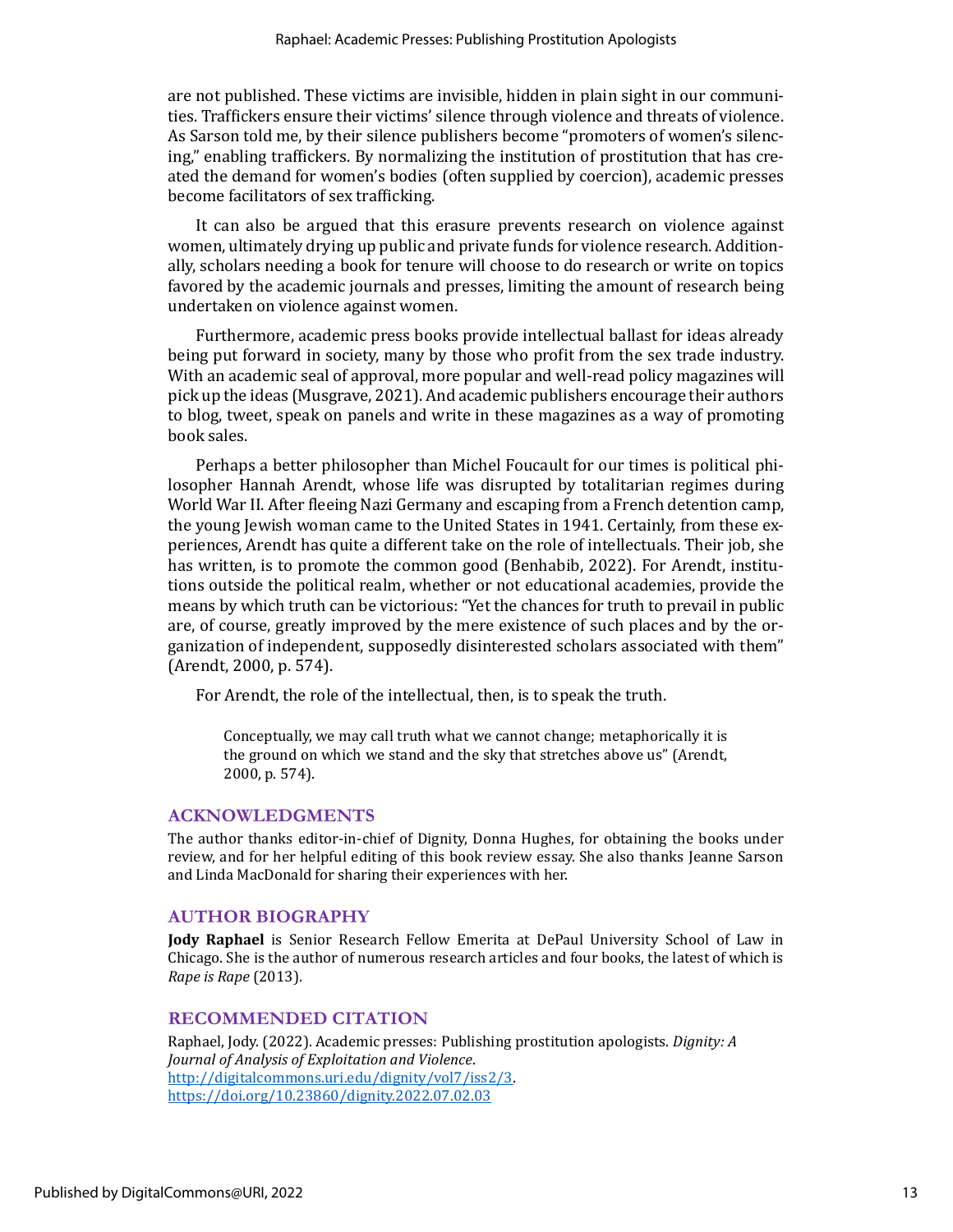## **REFERENCES**

## **BOOKS CONSULTED FOR THIS ESSAY**

- Arruzza, C., Bhattacharya, T., & Fraser, N. (2019). *Feminism for the 99%: A manifesto.* Verso.
- Bernstein, Elizabeth. (2018). *Brokered subjects: Sex, trafficking & the politics of freedom.* The University of Chicago Press.
- Blithe, S. J., Wolfe, A. W., & Mohr, B. (2019). *Sex and stigma: Stories of everyday life in Nevada's legal brothels.* New York University Press
- Goodmark, Leigh. (2018). *Decriminalization of domestic violence: A balanced policy approach to intimate partner violence.* University of California Press.
- Graber, Aya. (2020). *The feminist war on crime: The unexpected role of women's liberation in mass incarceration.* University of California Press.
- Halperin, D.M., & Hoppe, T. (2017). *The war on sex.* Duke University Press.
- Jones, A. (2019). *Camming: Money, power, and pleasure in the sex work industry. New York University Press.*
- Kipnis, L. (2017). *Unwanted advances: Sexual paranoia comes to campus.* HarperCollins.
- Levine, Judith L., & Meiners, E.R. (2020). *The feminist and the sex offender: Confronting sexual harm, ending state violence.* Verso.
- Musto, J. (2016). *Control and protect: Collaboration, carceral protection, and domestic sex trafficking in the United States.* University of California Press.
- Phipps, A. (2020). *Me not you: The trouble with mainstream feminism.* Manchester University Press.
- Ralston, M. (2021). *Slut-shaming, whorephobia, and the unfinished sexual revolution.* McGill-Queen's University Press.
- Sally, L. (2020). *Neo-Burlesque: Striptease as transformation.* Rutgers University Press.
- Smith, M. & Mac, J. (2018). *Revolting prostitutes: The fight for sex workers' rights.* Verso.
- Ward, E. & Wylie, G. (2017). *Feminism, prostitution and the state: The politics of neoabolitionism.* Routledge.
- Wypijewski, J. (2020). *What we don't talk about when we talk about #MeToo: Essays on sex, authority, & the mess of life.* Verso.

#### **SOURCES**

- Acocella, J. (2013, May 6). Take it off: The new-burlesque scene. *The New Yorker.* Retrieved from<https://www.newyorker.com/magazine/2013/05/13/take-it-off/>
- Arendt, Hannah. (1967). Truth and politics. *The Portable Hannah Arendt*, (P. Baehr, ed, 543- 575). Penguin Books.
- Benhabib, S. (2022, February 24). Thinking without banisters. *New York Review of Books.* Retrieved from [https://nybooks.com/articles/2022/02/24/thinking-without](https://nybooks.com/articles/2022/02/24/thinking-without-banisters-hannah-arendt/)[banisters-hannah-arendt/](https://nybooks.com/articles/2022/02/24/thinking-without-banisters-hannah-arendt/)
- Donegan, Moira. (2021). Oh, mercy: Two books argue for a more forgiving stance on sexual violence. *Book Forum.* Retrieved from [https://www.bookforum.com/print/2704/two-new-books-argue-for-a-more](https://www.bookforum.com/print/2704/two-new-books-argue-for-a-more-forgiving-stance-on-sexual-violence-24258/)[forgiving-stance-on-sexual-violence-24258/](https://www.bookforum.com/print/2704/two-new-books-argue-for-a-more-forgiving-stance-on-sexual-violence-24258/)
- Goldberg, M. (2022, March 21). A manifesto against sex positivity. *The New York Times.* Retrieved from [https://www.nytimes.com/2022/03/21/opinion/manifesto](https://www.nytimes.com/2022/03/21/opinion/manifesto-against-sex-positivity.html/)[against-sex-positivity.html/](https://www.nytimes.com/2022/03/21/opinion/manifesto-against-sex-positivity.html/)